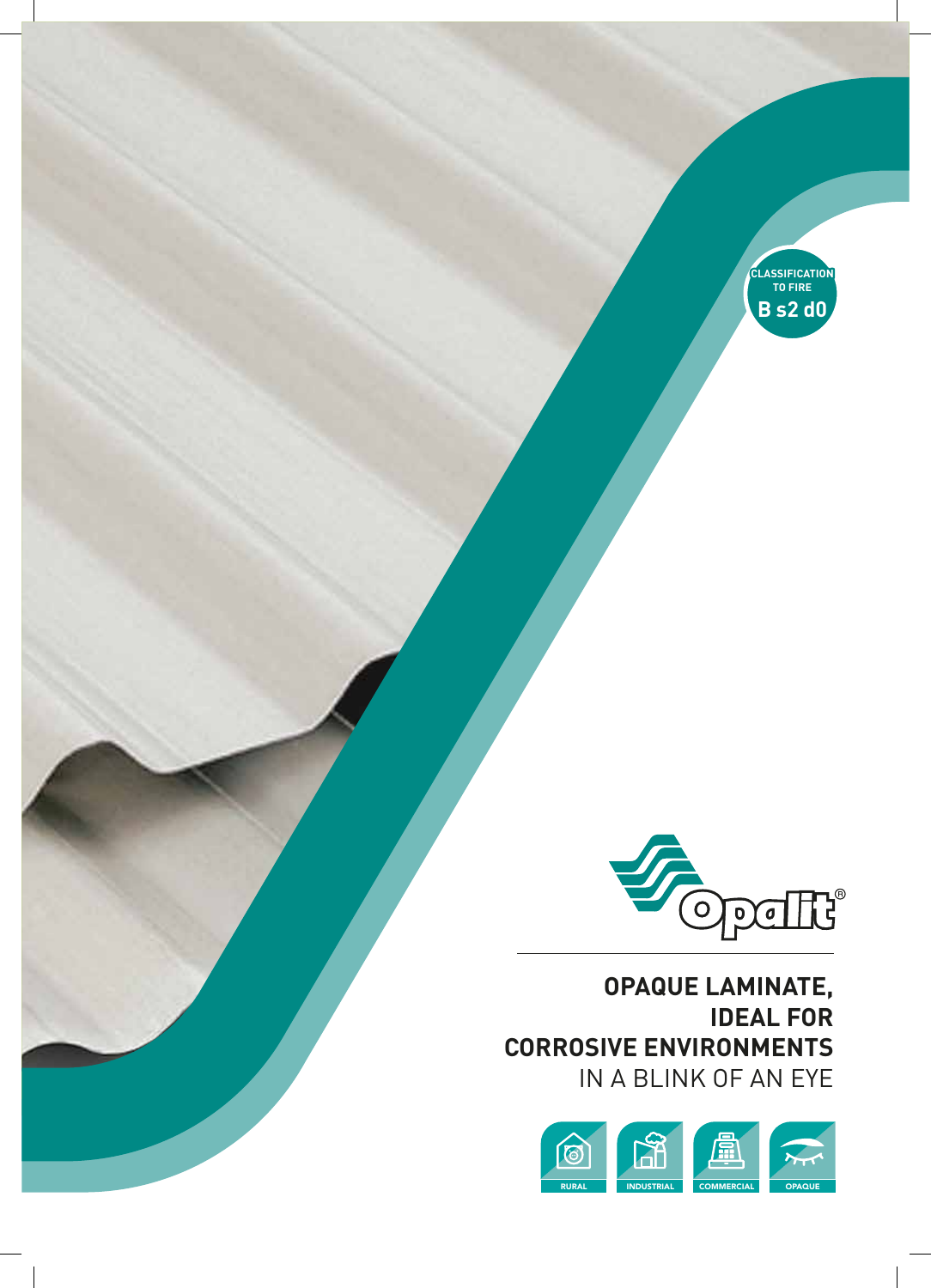



# IDEAL FOR COATINGS IN AGGRESSIVE ENVIRONMENTS

Opaque plastic laminates, made from polyester resin, with a gelcoat finish on both sides highly resistant to corrosive environments..

**Opalit®** adapts to any structure and reduces the concentration of heat in interior spaces.

The range of **Opalit®** FR (Fire retardant) contain excellent fire retardant properties that prevent the spread of fire in case of fire.

#### **Applications**

- Agricultural and pig farms
- Service stations
- Sheds and warehouses
- Warfs and quays
- **Any construction where an opaque structure** is required, light and resistant to corrosive environments

#### **Main advantages**

- **.** High resistance to corrosive environments
- **Resistance to the weather, even in extreme** temperatures
- **E** Lower concentration of heat inside
- **.** Lightweight structure for easy, quick and economical installation
- Minimum maintenance

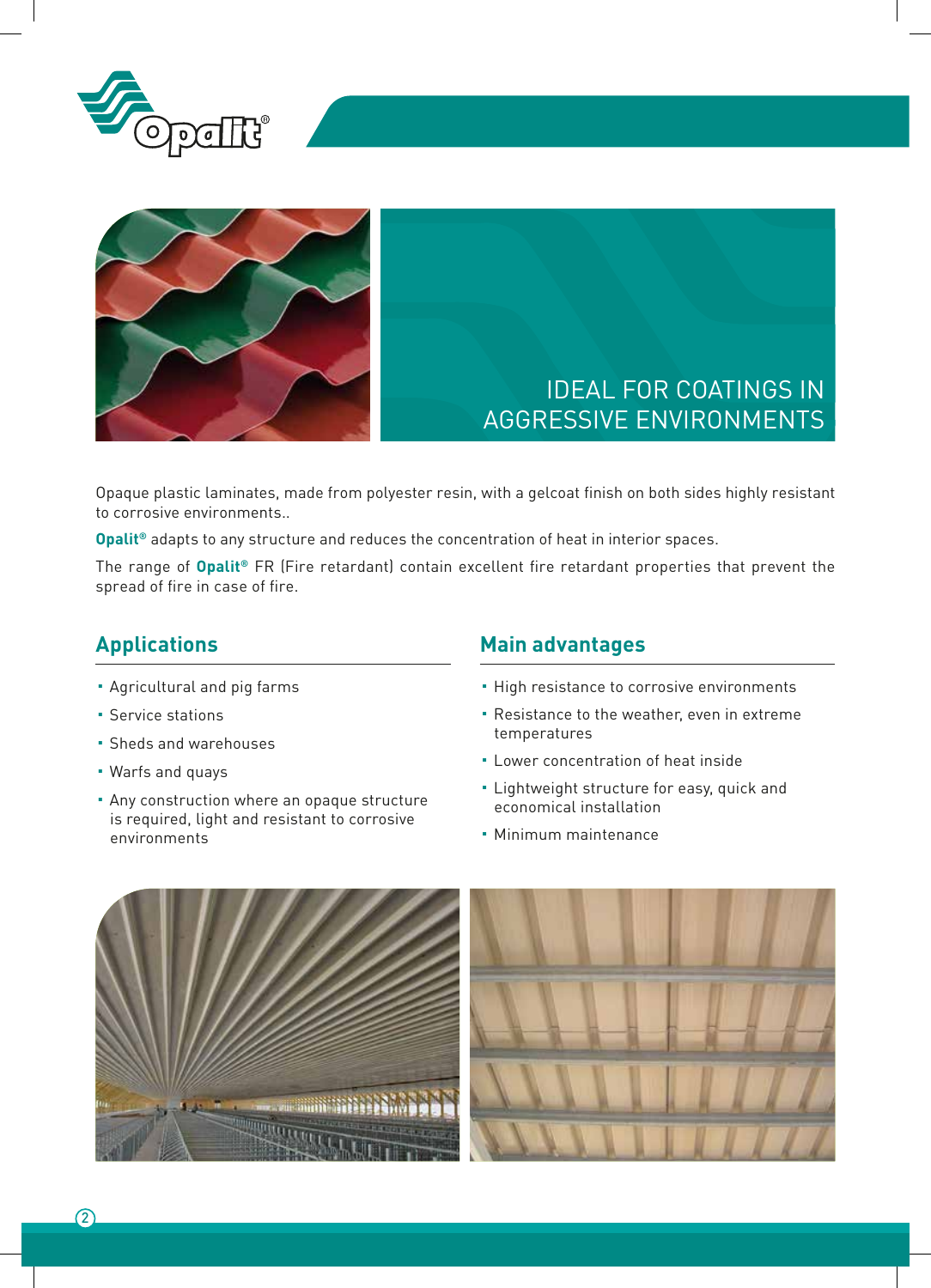## **Characteristics**



#### **Opalit - Opalit® FR - Fire retardant**

#### **THICKNESS RANGE**

1.6 - 2.0 mm

(\*) consult **Stabilit Europa** our range of thicknesses.



## **Technical properties of Opalit® thickness 1.6 mm**

| <b>PROPERTIES</b>                    | <b>RULE</b>  | <b>VALUE</b>                                                  |  |
|--------------------------------------|--------------|---------------------------------------------------------------|--|
| <b>Thickness</b>                     | EN 1013      | $1.6 \text{ mm}$                                              |  |
| Coefficient linear thermal expansion | EN 1013      | $3 \times 10^{-5}$ K <sup>-1</sup> (0,03 mm/m <sup>o</sup> C) |  |
| Permeability to water vapor          | EN 1013      | $1,5 \times 10^{-5}$ mg/m h Pa                                |  |
| Thermal stability                    |              | $-40$ °C a 130 °C                                             |  |
| Flexural strength                    | EN 14125     | 140 MPa                                                       |  |
| Tensile strength                     | EN ISO 527-4 | 55 MPa                                                        |  |
| <b>Barcol hardness</b>               | <b>EN 59</b> | $40 - 45$                                                     |  |
| Reaction to fire                     | EN 13501-1   | Е                                                             |  |

**Opalit® FR (Fire Retardant):** Reaction to fire certificate according to EN 13501-1.

Classification obtained: **B s2 d0**. On request.

Consult with commercial area.



## **Chemical characteristics**

The high resistance to polyester chemical agents provides an excellent performance against corrosion, resisting the acid atmospheres (hydrochloric, phosphoric, sulfuric, nitric), the basic ones, the salts, saline solutions, hydrocarbons, alcohols, etc. Does not resist certain organic solvents or certain acids or concentrated bases. By its nature, it does not form galvanic pairs with fixations.

 $\Omega$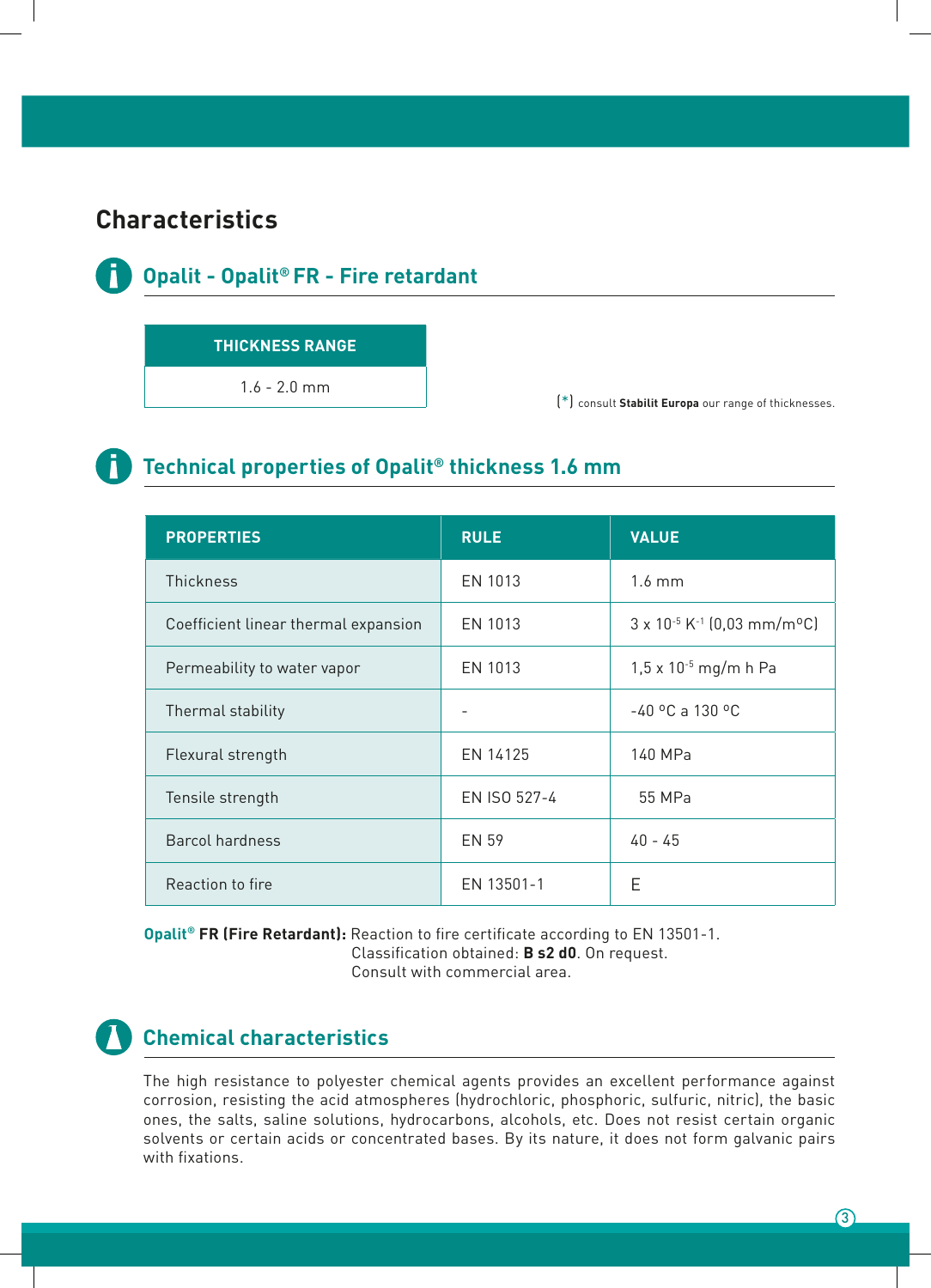

## **Installation**

#### **Distance between purlins**

The maximum separation between purlins must be determined for each profile, depending on the load to be supported and the maximum deformation admissible according to the application (consult the **Stabilit Europa** technical services in each case). The recommended maximum distance between purlins will be 1.50 m.



## **Long sheets**

In longitudinal sheets superior to 6 m with valley fixings and self-tapping screws, extreme care must be taken to allow the free expansion of the sheet (diameter of the drill, about 2 mm more than that of the screw shank).



## **Flight length of sheet**

The flight length in the eaves will not be greater than 200 mm, reinforcing in this case its fixation on the lower purlin.



#### **Overlaps**

The lateral overlaps have to be opposite to the direction of the wind and rain.



#### **IX** Security

Do not step directly on the sheets, they are not passable and in case it is necessary to do it on light wooden boards, scaffolding, etc., to avoid damaging the product and increase the safety of the workers.



#### % **Minimum recommended pendings**

| <b>PROFILE</b> | <b>CREST</b><br><b>HEIGHT</b><br>(en mm) | <b>MINIMUM</b><br><b>RECOMMENDED</b><br><b>PENDINGS</b> |
|----------------|------------------------------------------|---------------------------------------------------------|
|                | >42                                      | $\geq 10\%$                                             |
|                | >42<br>$30 - 42$                         | $\geq 10\%$<br>$\geq 10\%$                              |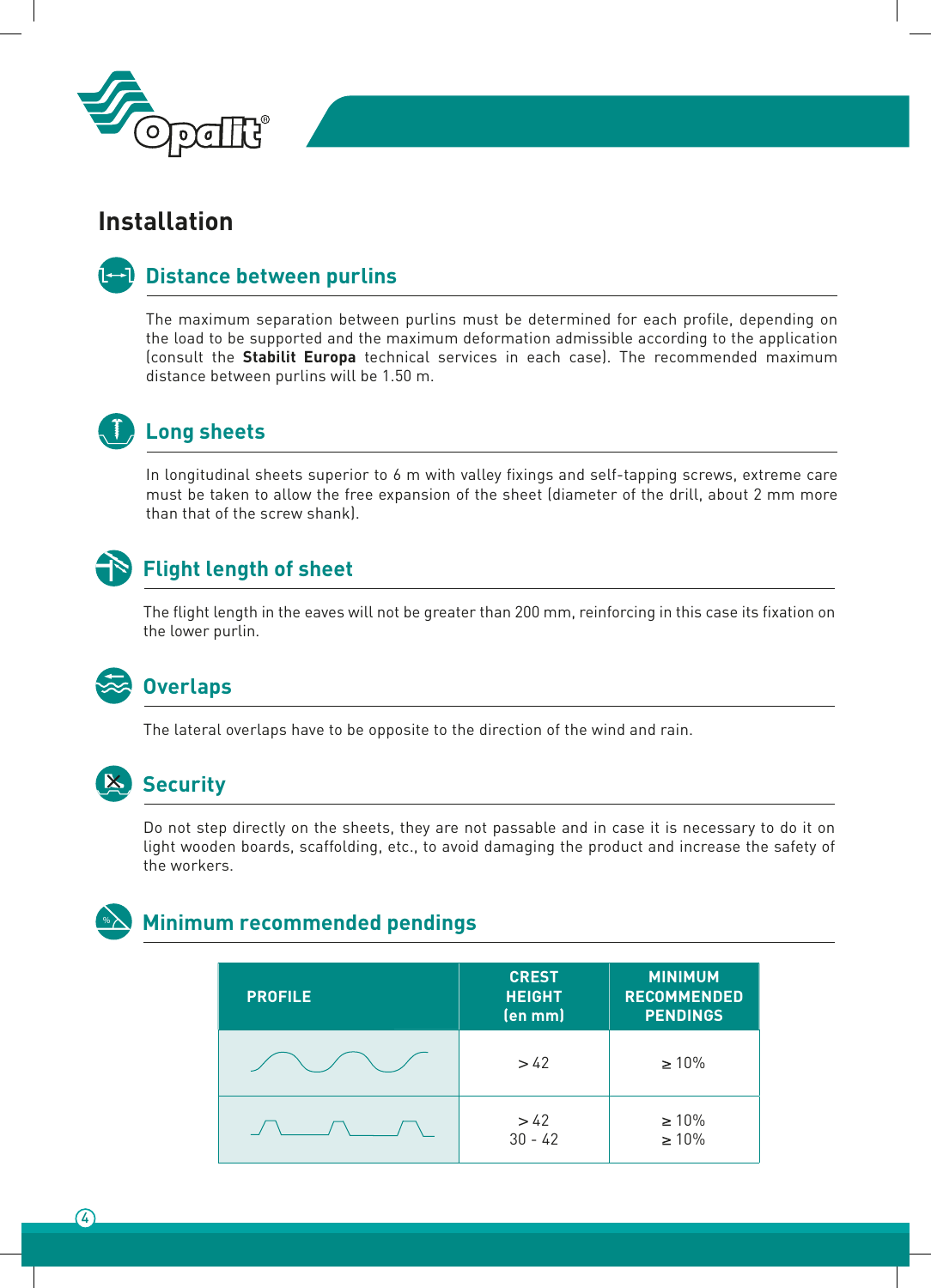

# **Overlap and accessories**

Determination of overlaps lengths and sealing accessories.



|        | <b>INCLINATION</b> | <b>PENDING</b> | mm  | mm  | <b>ACCESSORIES</b> |
|--------|--------------------|----------------|-----|-----|--------------------|
| Zone 1 | $\overline{5}$     | 10             | 200 |     | $T + L$            |
|        | 8                  | 15             | 200 |     |                    |
|        | 11                 | 20             | 200 |     |                    |
|        | 14                 | 25             | 200 | 150 |                    |
|        | 17                 | 30             | 150 | 100 |                    |
|        | >20                | $>35$          | 150 | 100 |                    |
| Zone 2 | 5                  | 10             | 200 |     | $T + L$            |
|        | 8                  | 15             | 200 |     | $T + L$            |
|        | 11                 | 20             | 200 |     |                    |
|        | 14                 | 25             | 200 | 150 |                    |
|        | 17                 | 30             | 150 | 100 |                    |
|        | >20                | $>35$          | 150 | 100 |                    |
| Zone 3 | 5                  | 10             | 200 |     | $T + L$            |
|        | 8                  | 15             | 200 |     | $T + L$            |
|        | 11                 | 20             | 200 |     | $T + L$            |
|        | 14                 | 25             | 200 | 150 |                    |
|        | >17                | 30             | 150 | 100 |                    |
|        | >20                | $>35$          | 150 | 100 |                    |

 $(5)$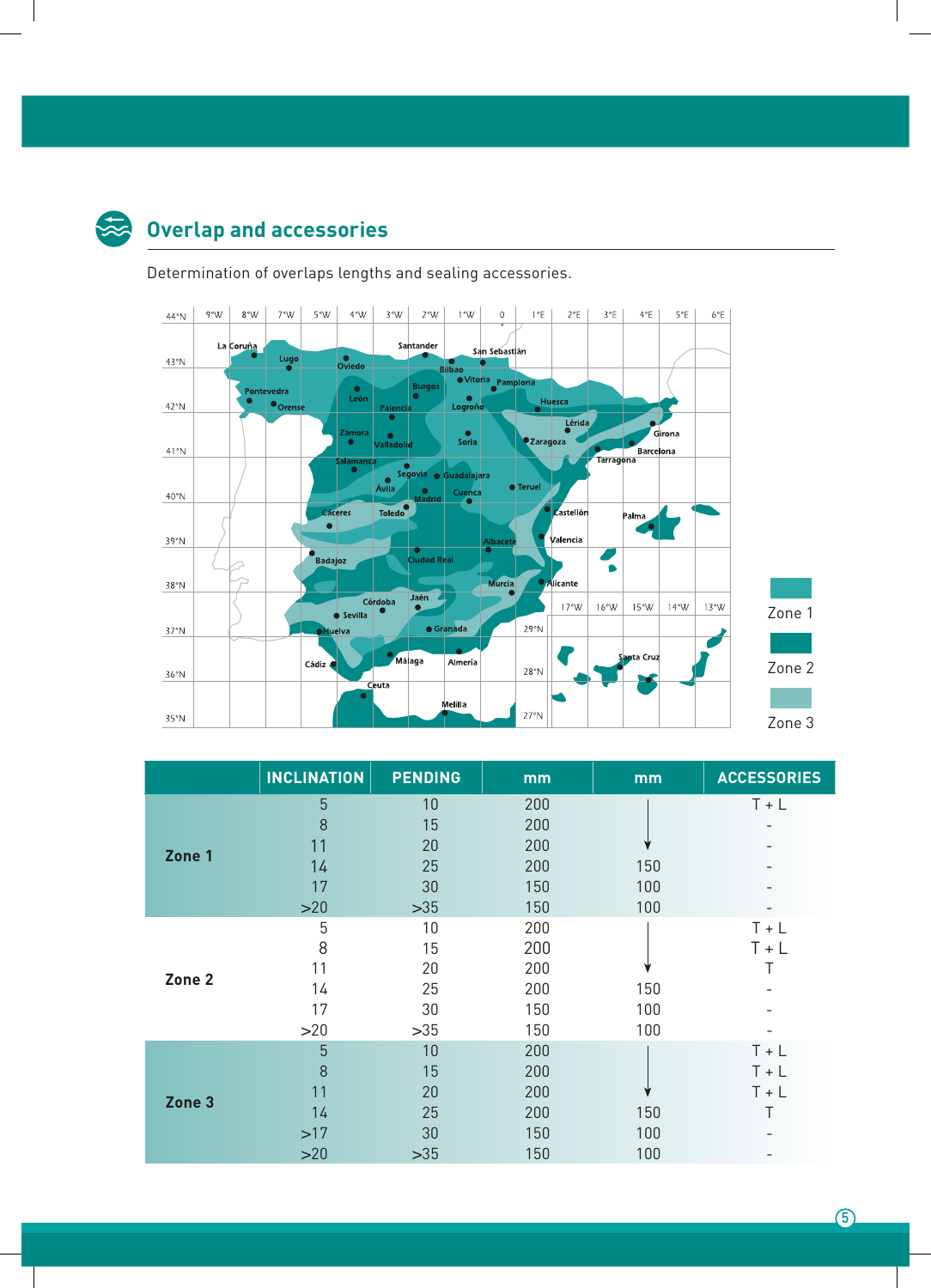

# **Fixings**

The fixings can be made by means of hooks, Solomonic screw or self-tapping screws. With self-tapping screws and trapezoidal foils, valley fixation can be carried out, in other cases it must be carried out on a crest.

In the case of crest fixing, a support plate (made of expanded or metallic polystyrene) should be provided between the belt and the sheet. The longitudinal covering ribs must be fixed on all purlins







The sheets must be fixed on all the crests on the end supports and can be fixed to the staggered in the intermediate ones. Likewise all nerves must be fixed on the penultimate strap before the ridge or eaves as well as on all the straps in exposed situations. The fixing points must be symmetrical. The holes for the passage of fixings must be made at a minimum distance of 50 mm from the edges of the sheets.

**Fixation in valle**

#### **Crest fixation**

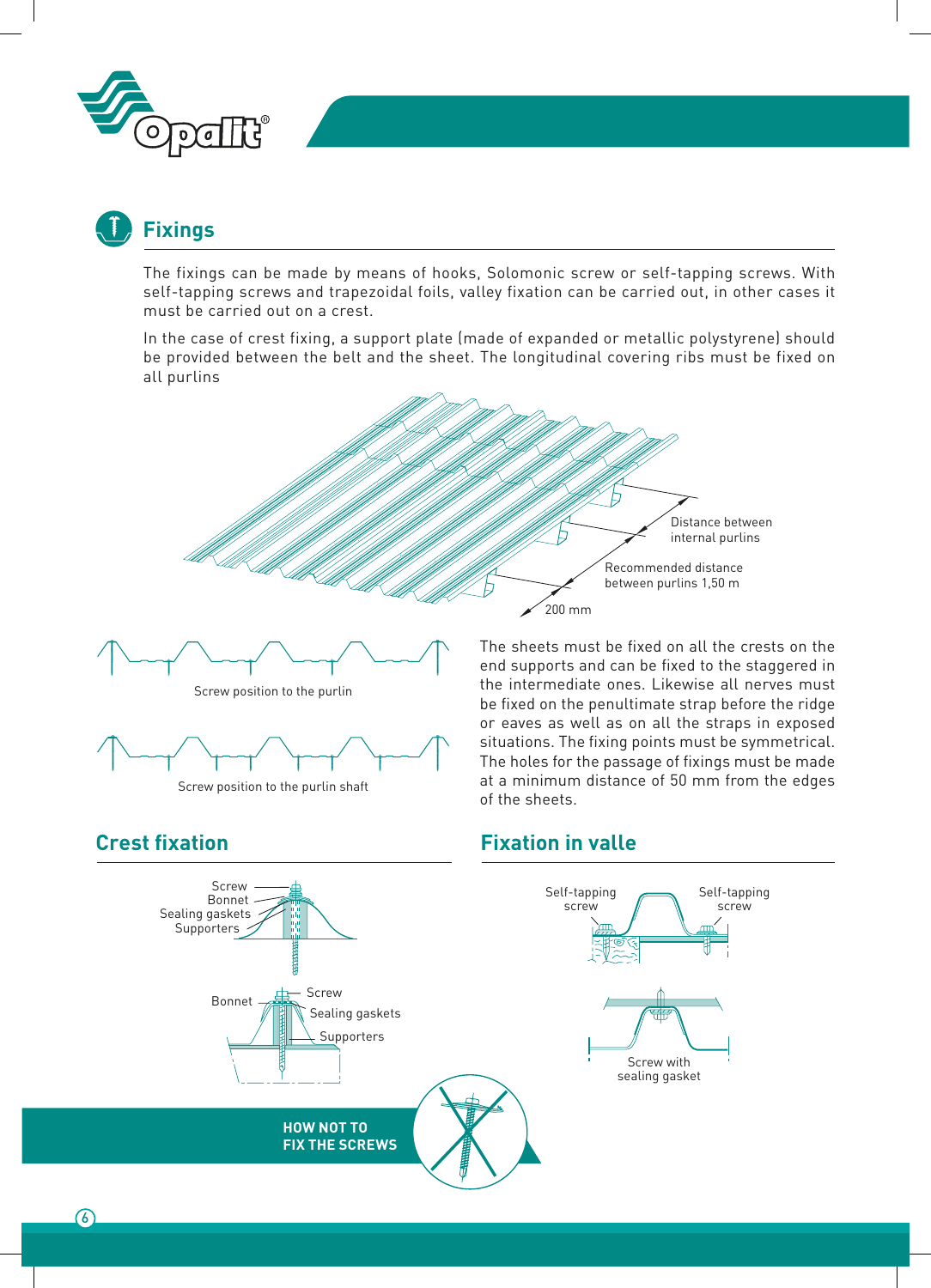## **Permissible load**



The following graph shows the theoretical capacity of maximum permissible load uniformly distributed for a maximum deformation of L/100 on a sheet located between 2 supports at different distances between purlins.

**Stabilit Europa** recommends that the maximum distance between supports does not exceed 1.5 m.

The maximum permissible load does not represent the breaking load of the sheet, nor can it be extrapolated in the load capacity at a specific point of the same (point load), since the information refers to the uniformly distributed load.



#### **Maximum allowable load for arrow = L/100**



Distance between supports L (cm)

Consult the loading diagram of a specific profile and thickness to **Stabilit Europa**